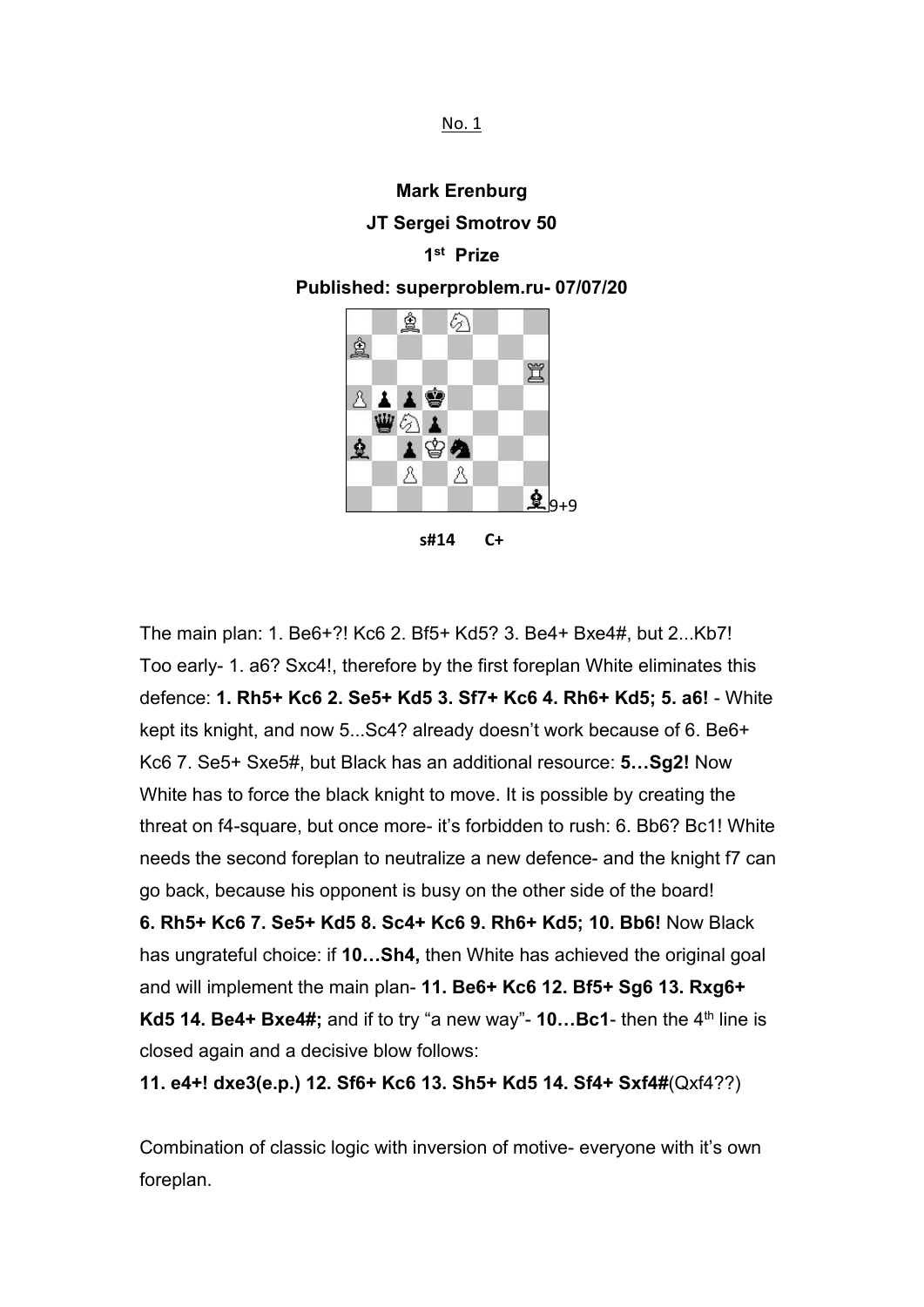# **Mark Erenburg Moscow Tourney 2020**

**Published: on the Moscow chess federation website- 07/2020; Recurrent publication with comments: Variantim no. 82- 12/2020**



"Play" in two acts

The first act:

1. **h4! a5!** - the black pawn must hurry after it's colleague - 1…a6? …5. h8Q a2 6. Qa8 a1~ 7. Qxa1 c2#;

## **2. h5 a4 3. h6 a3 4. h7 a2 5. h8Q a1S!**

It's hard to believe, but this is the first presentation of a mutual pure (without captures) excelsior in the orthodox selfmate!

The second act:

# **6. Qb8!! Sc2 7. Sxf2+ Kxe3 8. Sf5+ Kxf2 9. Qh2+ Kxf1 10. Se3+ Sxe3#**

6. Qh4?! - 8…Kxf2??

Switchback of the former pawn in the form of a queen to its "homeland" along an ambush triangular route. An unexpected final with almost complete replacement of the characters.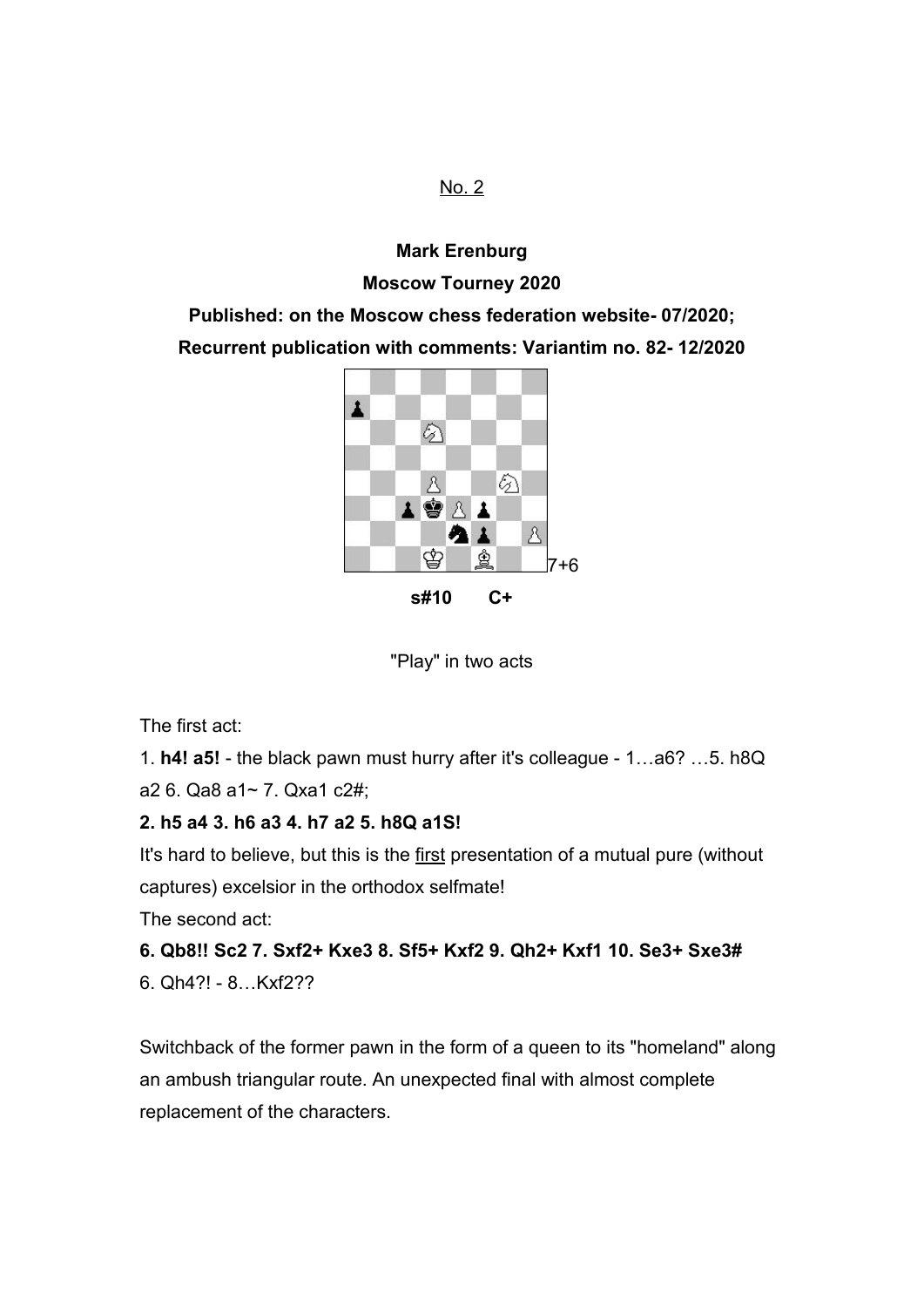**Mark Erenburg JT Alexandr Azhusin 70 4 th Prize (strategy) Published: selivanov.world- 12/2021** 置 Ŵ Ą  $\Delta$  $\mathbf{1}$ 8 幽 置鱼  $\overline{\mathbf{A}}$ ¢  $\blacktriangle$ A  $\Delta$   $\Delta$  $\blacktriangle$   $\blacktriangle$ 

**S#4 C+**

晟

 $9+12$ 

1. Bg5? - 2. Rf4+ Ke3 3. Rxb4+ Sf4 4. Rc3+ Bxc3#;

1. ...Sxe5 2. Rxe2+ Kxe2 3. Rc2+ bxc2 4. Qxc2+ Bd2#; 2…Kd4 3. Qxe5+ Kd3 4. Rd2+

Bxd2#;

1...Qxc8+ 2. Rc4+ Kxc4 3. Qd3+ Kc5 4. Qd5+ Kxd5#;

but 1…Sg1!

**1. Bh6! - 2. Rf4+ Ke3 3. Rxb4+ Sf4 4. Rc3+ Bxc3#;**

**1..Sxe5 2. Rxe2+ Kxe2 3. Rc2+ bxc2 4. Qxc2+ Bd2# or 2…Kd4 3. Qxe5+ Kd3 4. Rd2+**

**Bxd2#;**

**1..Qxc8+ 2. Rc4+ Kxc4 3. Qd3+ Kc5 4. Qd5+ Kxd5#;**

**1...Qxh6+ 2. Re3+ Kd4 3. Qxd7+ Ke3 4. Qd4+ Kxd4#**

Adabashev 2 + 2: the first pair of variants - with the activation of black bishop / rook battery; the second pair with cross checks and the play of the new black king / queen

battery. The game is united by the play of the white battery on the second move.

Strong thematic try.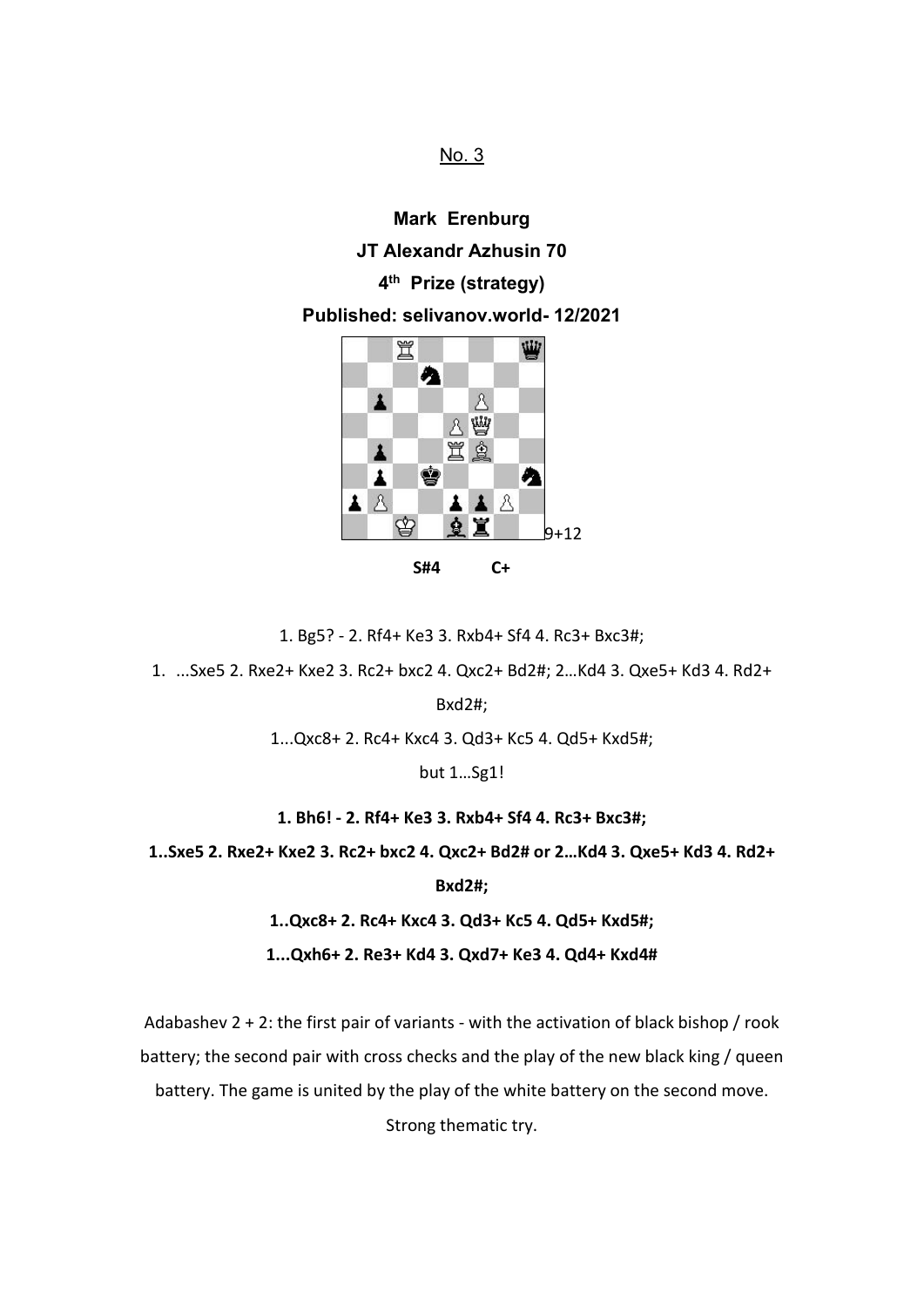No. 4

**Mark Erenburg JT Alexandr Azhusin 70 4 th Prize (logics) Published: selivanov.world- 12/2021**



**S#10 C+**

The main plan: 1. Qf1? Rc5? 2. Sf3+ Kf5 3. Sd4+ Ke5 4. Sc6+ Rxc6 5. Qh3 ~ 6. Sg4+ Kf5 7. Sf2+ Ke5 8. Sd3+ cxd3#. The knight on b6 is paralyzed- 1...Sb~? 2. Rxe4+ dxe4 3. Sg4+ Kd5 Qxc4+ Rxc4#, but 1...Sf~!

So, at first: **1. Sf3+ Kf5 2. Sd4+ Ke5 3. Sc6+ Kf5 4. Se7+ Ke5;**

And now already: **5. Qf1! - zugzwang:**

5…Sf~? 6. Rxe4+ dxe4 7. Sd7+! Sxd7(Kd5??) 8.Sc6+ Kd5 9. Qxc4+ Rxc4;

So, Black has to play : **5…Rc5,**and then White realizes the main plan:

**6. Sc6+! Rxc6 7. Qh3! ~ 8. Sg4+ Kf5 9. Sf2+ Ke5 10. Sd3+ cxd3#**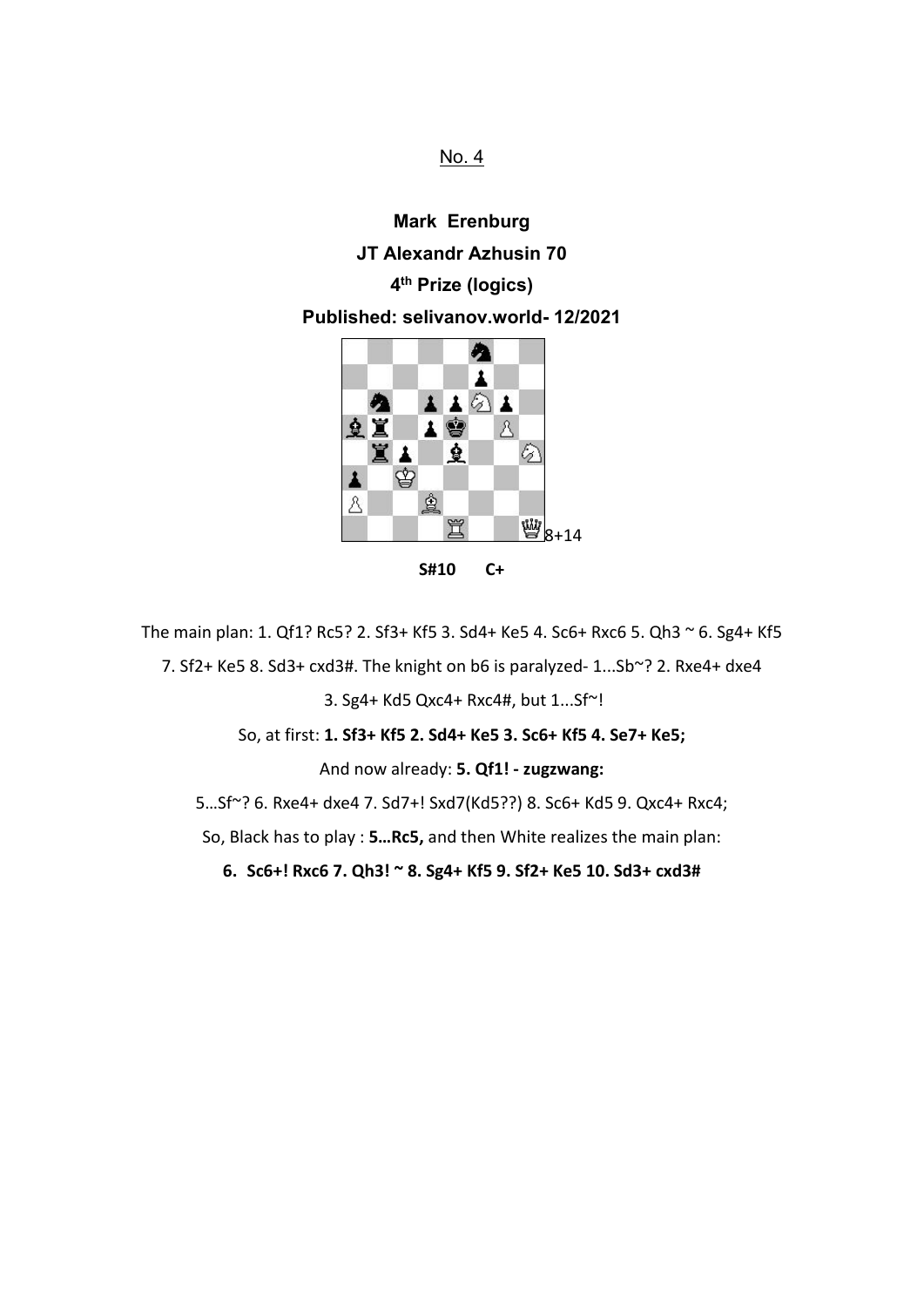**Mark Erenburg JT Pobeda-75 1 st Honourable Mention(v) Published: selivanov.world- 15/04/20; Version- published: Variantim no. 82- 12/2020**



**S#4 C+**

1. Sf  $\sim$ ? [2. Rg4+ hxg4#]

1. ..Rdxd3 2. f3 Rxf3 3. Rxf3+ Rxf3+ 4. g3+ Rxg3#,

but 1…Raxd3! 2. Se3 e4!;

1. Se4?! [2. Rg4+ hxg4#]

1. ..Raxd3 2. Se3 Rxe3 3. fxe3+ dxe3 4. Rg4+ hxg4#,

but 1…Rdxd3! 2. f3 Rxf3!;

**1. Sd7! [2. Rg4+ hxg4#] 1...Raxd3 2. Se3 Rxe3 3. fxe3+ dxe3 4. Rg4+ hxg4# 1...Rdxd3 2. f3 Rxf3 3. Rxf3+ Rxf3+ 4. g3+ Rxg3#**

Tertiary white correction.Threat renewal through half-pin creation on W2.